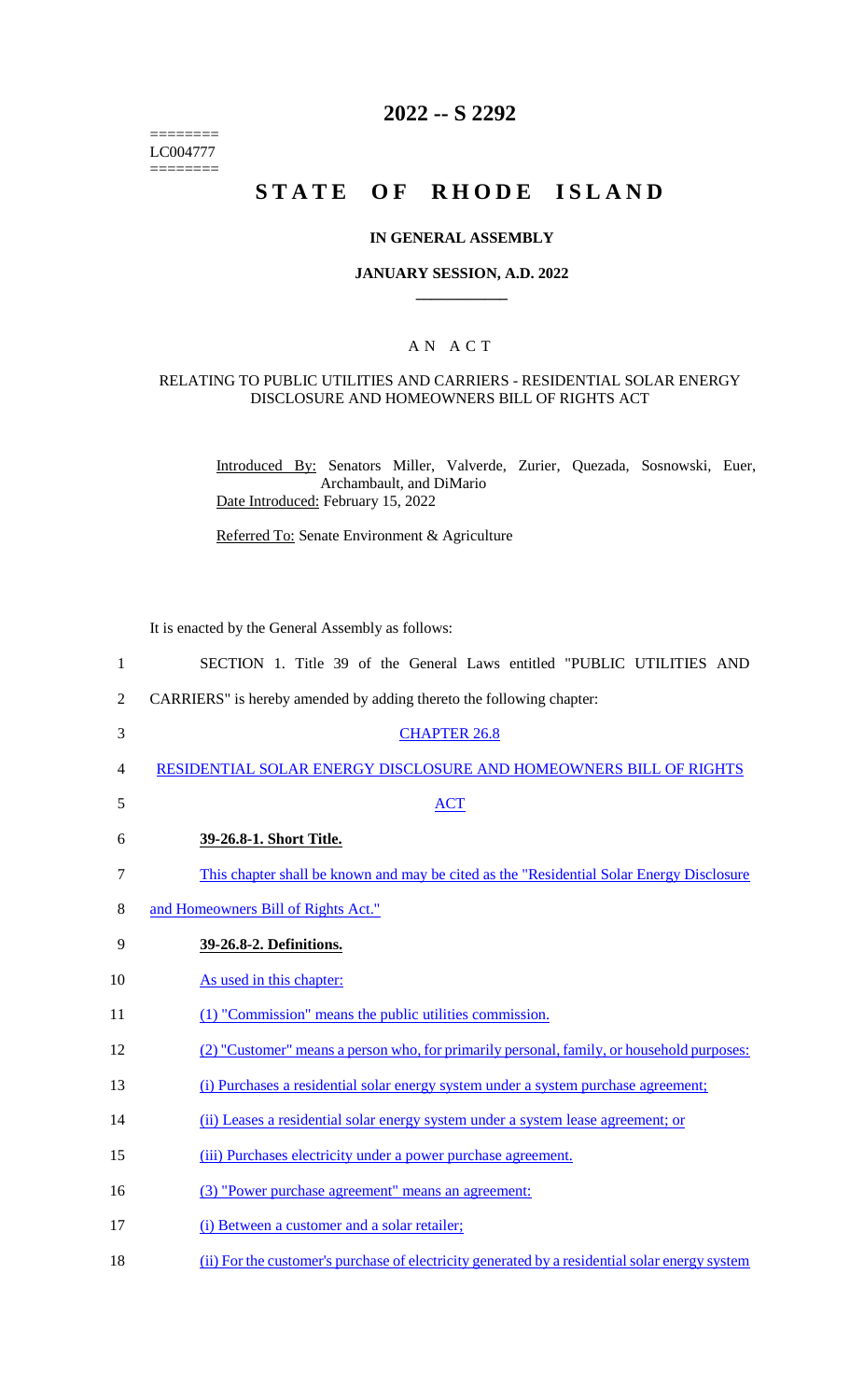| $\mathbf{1}$   | owned by the solar retailer; and                                                                  |
|----------------|---------------------------------------------------------------------------------------------------|
| $\overline{2}$ | (iii) That provides for the customer to make payments over a term of at least five (5) years.     |
| 3              | (4) "Residential solar energy system" means:                                                      |
| 4              | (i) A solar energy system that:                                                                   |
| 5              | (A) Is installed in the state;                                                                    |
| 6              | (B) Generates electricity primarily for on-site consumption for personal, family, or              |
| 7              | household purposes;                                                                               |
| 8              | (C) Is situated on no more than four (4) units of residential real property;                      |
| 9              | (D) Has an electricity delivery capacity that exceeds one kilowatt; and                           |
| 10             | (E) Does not include a generator that:                                                            |
| 11             | (I) Produces electricity; and                                                                     |
| 12             | (II) Is intended for occasional use.                                                              |
| 13             | (5) "Solar agreement" means a system purchase agreement, a system lease agreement, or a           |
| 14             | power purchase agreement.                                                                         |
| 15             | (6) "Solar energy system" means a system or configuration of solar energy devices that            |
| 16             | collects and uses solar energy to generate electricity.                                           |
| 17             | (7) "Solar retailer" means a person who:                                                          |
| 18             | (i) Sells or proposes to sell a residential solar energy system to a customer under a system      |
| 19             | purchase agreement;                                                                               |
| 20             | (ii) Owns the residential solar energy system that is the subject of a system lease agreement     |
| 21             | or proposed system lease agreement; or                                                            |
| 22             | (iii) Sells or proposes to sell electricity to a customer under a power purchase agreement.       |
| 23             | (8) "System lease agreement" means an agreement:                                                  |
| 24             | (i) Under which a customer leases a residential solar energy system from a solar retailer;        |
| 25             | and                                                                                               |
| 26             | (ii) That provides for the customer to make payments over a term of at least five (5) years       |
| 27             | for the lease of the residential solar energy system.                                             |
| 28             | (9) "System purchase agreement" means an agreement under which a customer purchases               |
| 29             | a residential solar energy system from a solar retailer.                                          |
| 30             | 39-26.8-3. Applicability of chapter.                                                              |
| 31             | (a) This chapter applies to each solar agreement entered into on or after September 1, 2022,      |
| 32             | including a solar agreement that accompanies the transfer of ownership or lease of real property. |
| 33             | (b) This chapter does not apply to:                                                               |
| 34             | (i) The transfer of title or rental of real property on which a residential solar energy system   |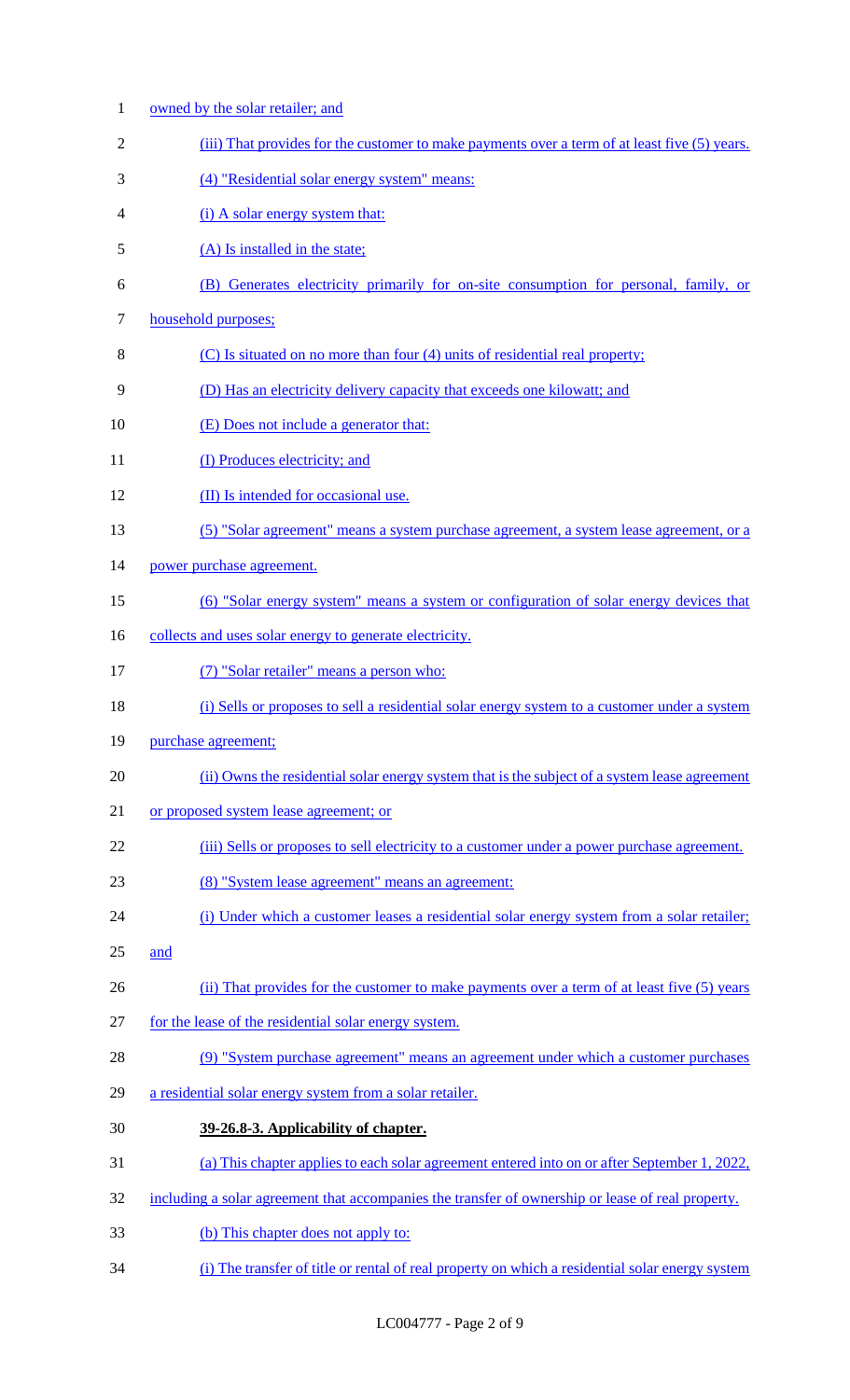- is or is expected to be located, if the presence of the residential solar energy system is incidental to 2 the transfer of title or rental; (ii) A lender, governmental entity, or other third party that enters into an agreement with a customer to finance a residential solar energy system but is not a party to a system purchase agreement, power purchase agreement, or lease agreement; (iii) A sale or lease of, or the purchase of electricity from, a solar energy system that is not a residential solar energy system; or (iv) The lease of a residential solar energy system or the purchase of power from a residential solar energy system under an agreement providing for payments over a term of less than 10  $five (5) years.$  **39-26.8-4. Disclosure statement required.**  (a) Before entering a solar agreement, a solar retailer shall provide to a potential customer 13 a separate, written disclosure statement. 14 (b) The requirement under subsection (a) of this section may be satisfied by the electronic delivery of a disclosure statement to the potential customer. An electronic document under 16 subsection (a) of this section satisfies the font-size standard under subsection  $(c)(1)$  of this section 17 if the required disclosures are displayed in a clear and conspicuous manner. (c) A disclosure statement under subsection (a) of this section shall: 19 (1) Be in at least twelve (12) point font; (2) Contain: (i) The name, address, telephone number, and any email address of the potential customer; 22 (ii) The name, address, telephone number, and email address of the solar retailer; and (iii)(A) The name, address, telephone number, email address, and state contractor license 24 number of the person who is expected to install the system that is the subject of the solar agreement; and (B) If the solar retailer selected the person who is expected to provide operations or maintenance support to the potential customer or introduced that person to the potential customer, the name, address, telephone number, email address, and state contractor license of the operations 29 or maintenance support person; and (3) Include applicable information and disclosures as provided in §§ 39-28.6-5, 39-28.6-6, 39-28.6-7 and 39-28.6-8. **39-26.8-5. Contents of disclosure statement for any solar agreement.**  (a) If a solar retailer is proposing to enter any solar agreement with a potential customer,
- 34 the disclosure statement shall include: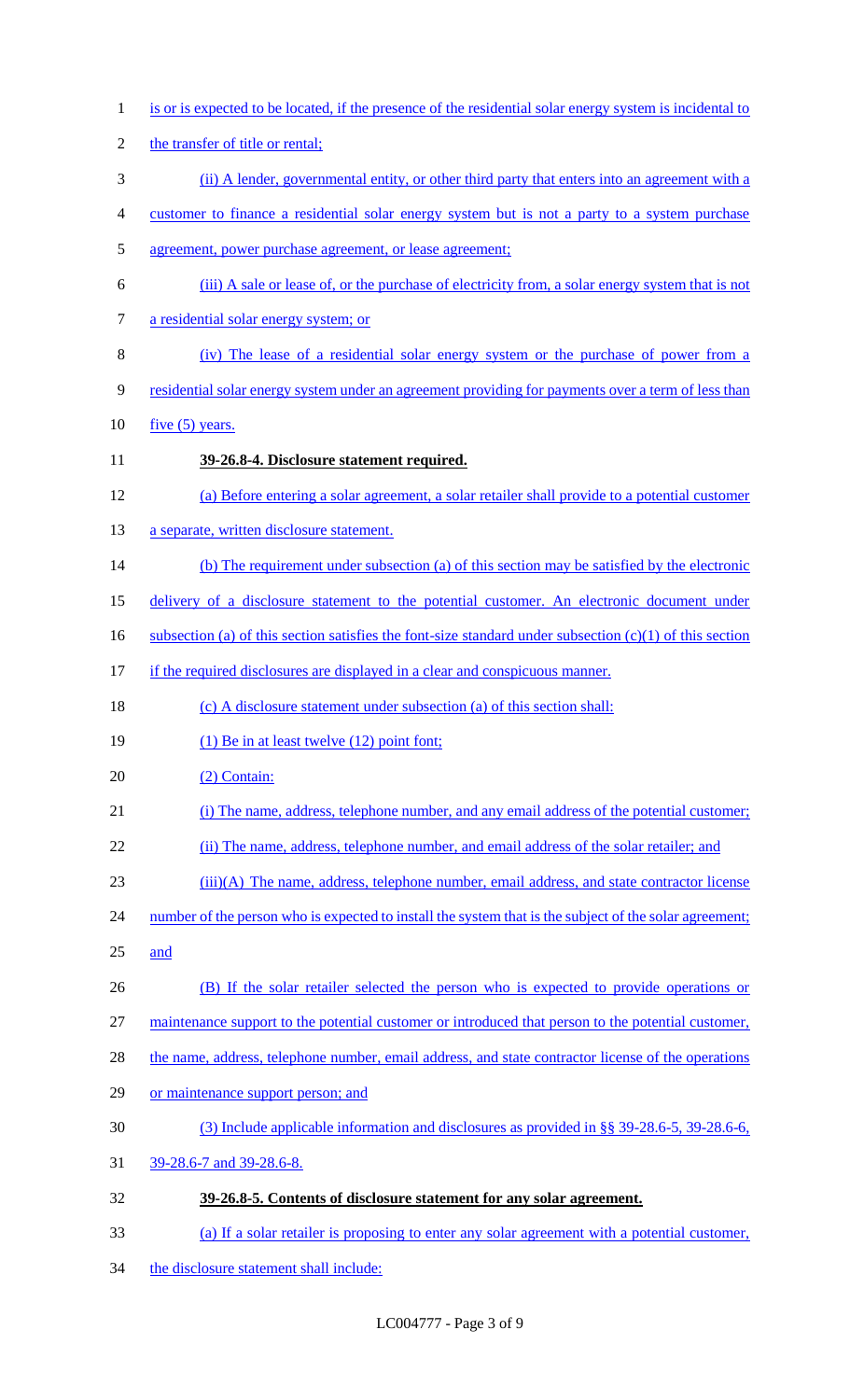(1) A statement indicating that operations or maintenance services are not included as part of the solar agreement, if those services are not included as part of the solar agreement; (2) If the solar retailer provides any written estimate of the savings the potential customer is projected to realize from the system based on similar installations that have the same geographic orientation in similar climates: (i) The estimated projected savings over the life of the solar agreement; and (ii) At the discretion of the solar retailer, the estimated projected savings over any longer period not to exceed the anticipated useful life of the system; (3) Any material assumptions used to calculate estimated projected savings and the source 10 of those assumptions, including: (i) If an annual electricity rate increase is assumed, the rate of the increase and the solar 12 retailer's basis for the assumption of the rate increase; (ii) The potential customer's eligibility for or receipt of tax credits or other governmental 14 or utility incentives; 15 (iii) System production data, including production degradation; (iv) The system's eligibility for interconnection under any net metering or similar program; (v) Electrical usage and the system's designed offset of the electrical usage; (vi) Historical utility costs paid by the potential customer; (vii) Any rate escalation affecting a payment between the potential customer and the solar 20 retailer; (viii) The costs associated with replacing equipment making up part of the system or, if 22 those costs are not assumed, a statement indicating that those costs are not assumed; (ix) Two (2) separate statements in capital letters in close proximity to any written estimate 24 of projected savings, with substantially the following form and content: (A) "THIS IS AN ESTIMATE. UTILITY RATES MAY GO UP OR DOWN AND 26 ACTUAL SAVINGS, IF ANY, MAY VARY. HISTORICAL DATA ARE NOT NECESSARILY REPRESENTATIVE OF FUTURE RESULTS. FOR FURTHER INFORMATION REGARDING RATES, CONTACT YOUR LOCAL UTILITY OR THE STATE PUBLIC UTILITY COMMISSION"; and (B) "TAX AND OTHER FEDERAL, STATE, AND LOCAL INCENTIVES VARY AS TO REFUNDABILITY AND ARE SUBJECT TO CHANGE OR TERMINATION BY LEGISLATIVE OR REGULATORY ACTION, WHICH MAY IMPACT SAVINGS ESTIMATES. CONSULT A TAX PROFESSIONAL FOR MORE INFORMATION." 34 (x) A notice with substantially the following form and content: "Legislative or regulatory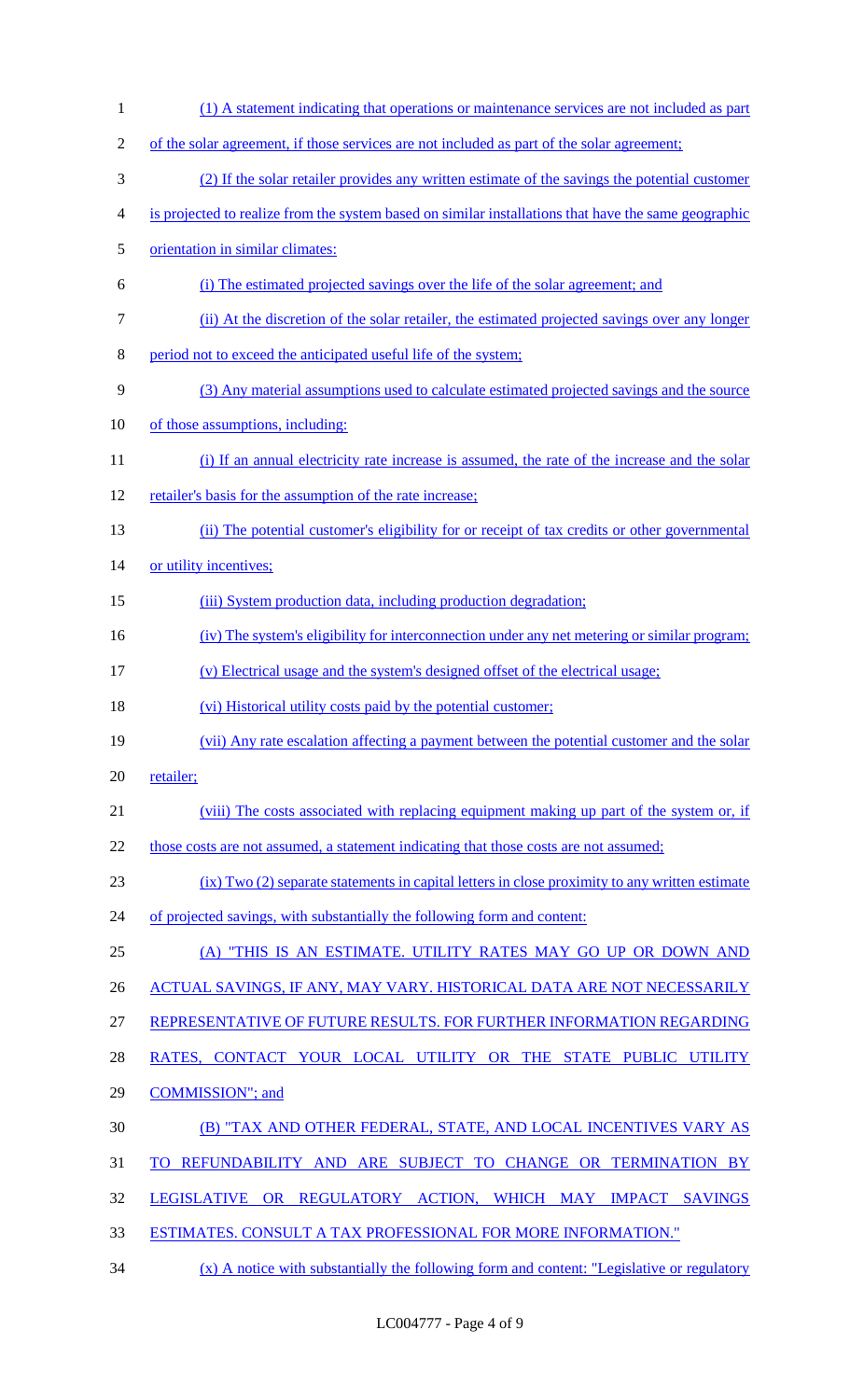- 1 action may affect or eliminate your ability to sell or get credit for any excess power generated by
- 2 the system, and may affect the price or value of that power.";
- 3 (xi) A notice advising the customer that the customer has the right to cancel or rescind a 4 solar agreement within a ninety (90) day period prior to installation;
- 5 (xii) A statement describing the system and indicating the system design assumptions,
- 6 including the make and model of the solar panels and inverters, system size, positioning of the
- 7 panels on the customer's property, estimated first-year energy production, and estimated annual
- 8 energy production degradation, including the overall percentage degradation over the term of the
- 9 solar agreement or, at the solar retailer's option, over the estimated useful life of the system;
- 10 (xiii) A description of any warranty, representation, or guarantee of energy production of
- 11 the system;
- 12 (xiv) The approximate start and completion dates for the installation of the system;
- 13 (xv) A statement indicating whether any warranty or maintenance obligations related to the
- 14 system may be transferred by the solar retailer to a third party and, if so, a statement with
- 15 substantially the following form and content: "The maintenance and repair obligations under your
- 16 contract may be assigned or transferred without your consent to a third party who will be bound to
- 17 all the terms of the contract. If a transfer occurs, you will be notified of any change to the address,
- 18 email address, or phone number to use for questions or payments or to request system maintenance
- 19 or repair.";
- 20 (xvi) If the solar retailer will not obtain customer approval to connect the system to the
- 21 customer's utility, a statement to that effect and a description of what the customer must do to
- 22 interconnect the system to the utility;
- 23 (xvii) A description of any roof penetration warranty or other warranty that the solar retailer 24 provides the customer or a statement, in bold capital letters, that the solar retailer does not provide
- 25 any warranty;
- 26 (xviii) A statement indicating whether the solar retailer will make a fixture filing or other 27 notice in the city or town real property records covering the system, including a Notice of 28 Independently-Owned Solar Energy System, and any fees or other costs associated with the filing 29 that may be charged to the customer;
- 30 (xix) A statement in capital letters with substantially the following form and content: "NO
- 31 EMPLOYEE OR REPRESENTATIVE OF [name of solar retailer] IS AUTHORIZED TO MAKE
- 32 ANY PROMISE TO YOU THAT IS NOT CONTAINED IN THIS DISCLOSURE STATEMENT
- 33 CONCERNING COST SAVINGS, TAX BENEFITS, OR GOVERNMENT OR UTILITY
- 34 INCENTIVES. YOU SHOULD NOT RELY UPON ANY PROMISE OR ESTIMATE THAT IS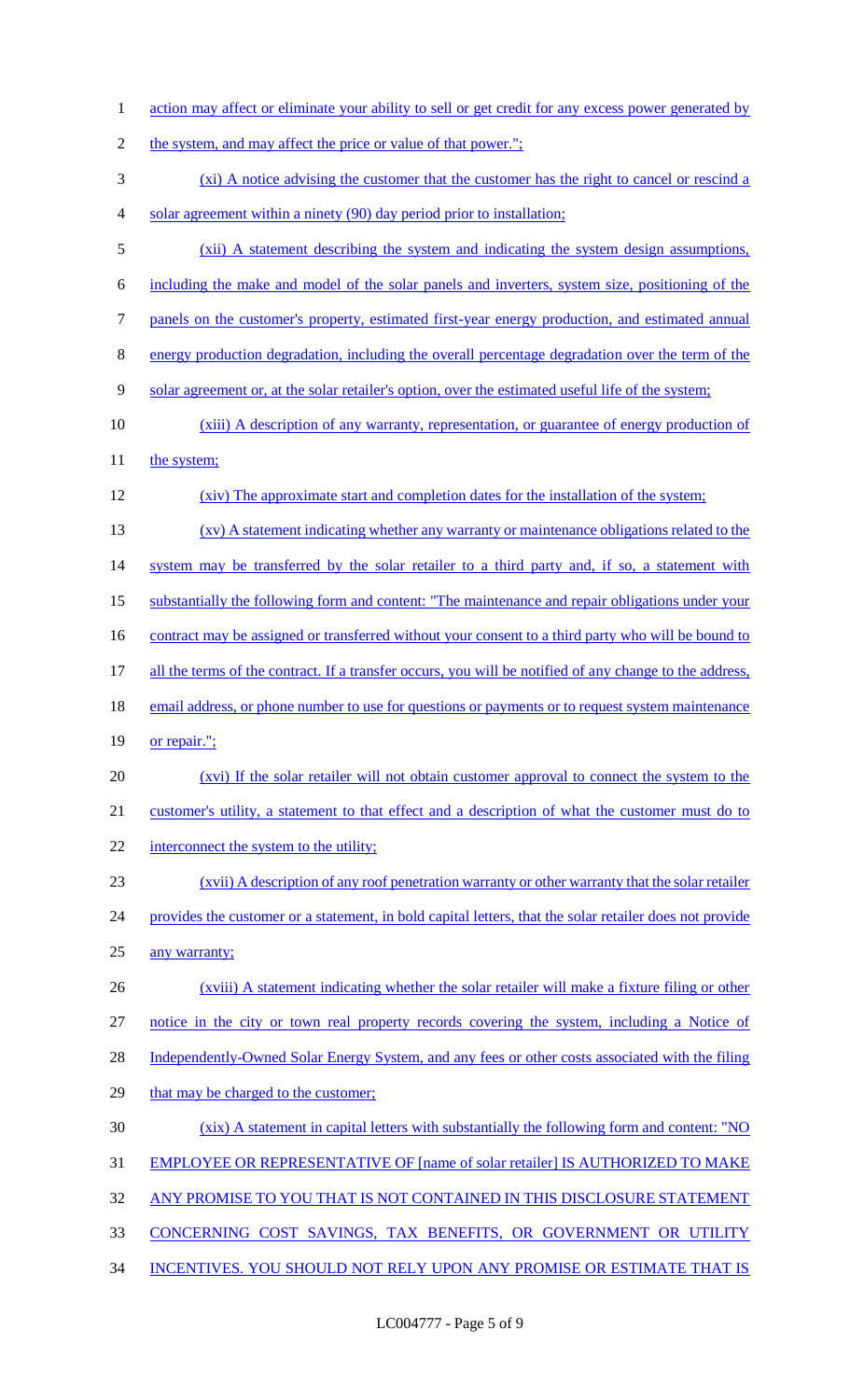# NOT INCLUDED IN THIS DISCLOSURE STATEMENT."; (xx) A statement in capital letters with substantially the following form and content: "[name of solar retailer] IS NOT AFFILIATED WITH ANY UTILITY COMPANY OR GOVERNMENT AGENCY. NO EMPLOYEE OR REPRESENTATIVE OF [name of solar retailer] IS AUTHORIZED TO CLAIM AFFILIATION WITH A UTILITY COMPANY OR GOVERNMENT AGENCY."; (xxi) A statement that if the customer fails to make installment payments, the solar retailer may place liens for payment on their residence effective only after written notice is provided to the customer; and (xxii) Any additional information, statement, or disclosure the solar retailer considers 11 appropriate, as long as the additional information, statement, or disclosure does not have the purpose or effect of obscuring the disclosures required under this section. **39-26.8-6. Additional contents of disclosure statement for system lease agreement.** 14 If a solar retailer is proposing to enter into a system purchase agreement with a potential customer, the disclosure statement shall include a detailed comparison of the cost of leasing the 16 system as compared to purchasing the system. **39-26.8-7. Additional contents of disclosure statement for system purchase agreement.** (a) If a solar retailer is proposing to enter a system purchase agreement with a potential customer, the disclosure statement shall include: 21 (1) A statement with substantially the following form and content: "You are entering an agreement to purchase an energy generation system. You will own the system installed on your property. You may be entitled to federal tax credits because of the purchase. You should consult your tax advisor"; (2) The price quoted to the potential customer for a cash purchase of the system; 26 (3)(i) The schedule of required and anticipated payments from the customer to the solar retailer and third parties over the term of the system purchase agreement, including application 28 fees, up-front charges, down payment, scheduled payments under the system purchase agreement, 29 payments at the end of the term of the system purchase agreement, payments for any operations or 30 maintenance contract offered by or through the solar retailer in connection with the system purchase 31 agreement, and payments for replacement of system components likely to require replacement before the end of the useful life of the system as a whole; and 33 (ii) The total of all payments referred to in subsection (a)(3)(i) of this section; (4) A statement indicating that the cost of insuring the system is not included within the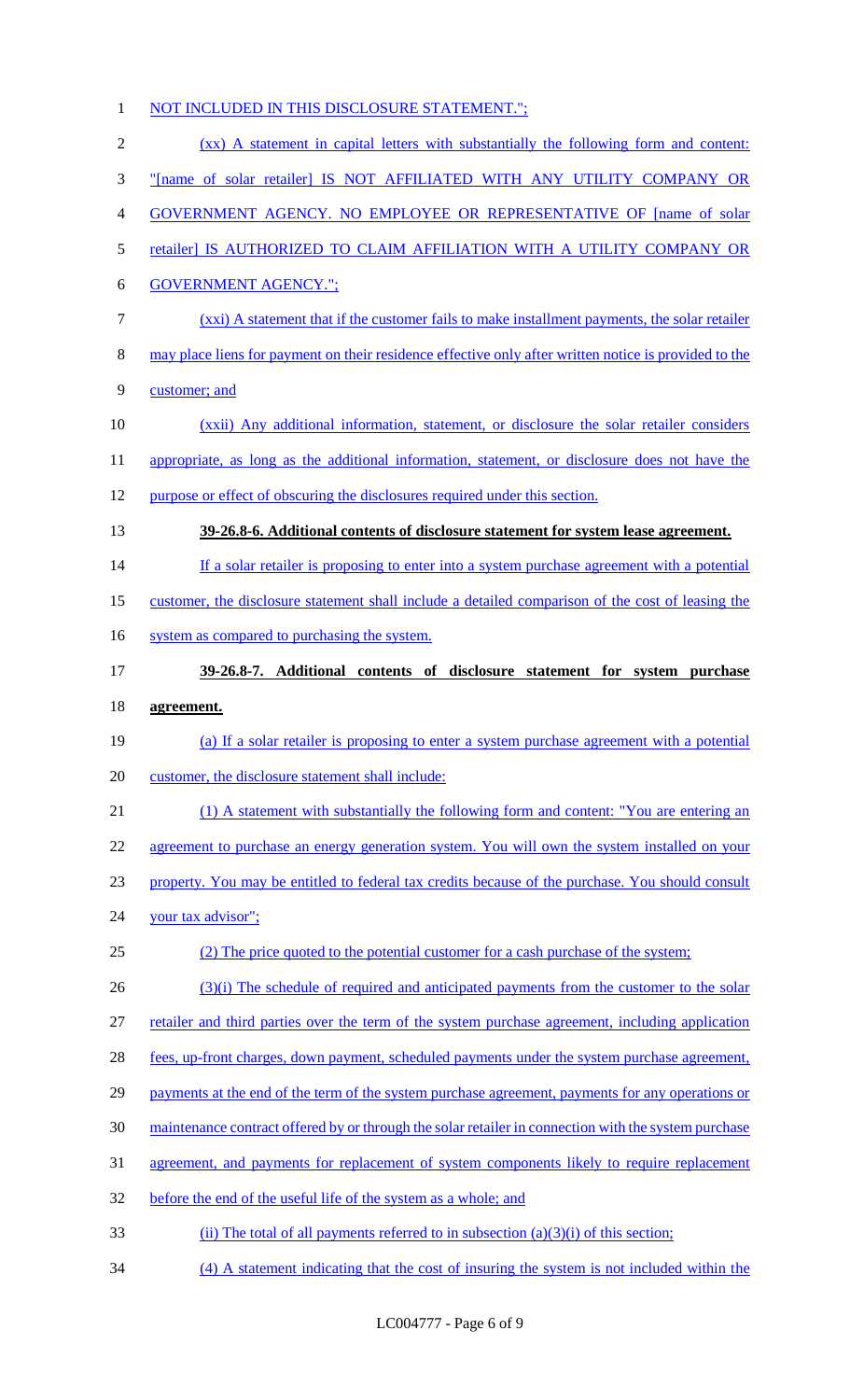1 schedule of payments under subsection (a)(3) of this section;

| $\overline{2}$ | (5) A statement, if applicable, with substantially the following form and content: "You are                |
|----------------|------------------------------------------------------------------------------------------------------------|
| 3              | responsible for obtaining insurance coverage for any loss or damage to the system. You should              |
| 4              | consult an insurance professional to understand how to protect against the risk of loss or damage          |
| 5              | to the system. You should also consult your home insurer about the potential impact of installing a        |
| 6              | system".                                                                                                   |
| 7              | (6) Information about whether the system may be transferred to a purchaser of the home or                  |
| 8              | real property where the system is located and any conditions for a transfer; and                           |
| 9              | (7) A detailed comparison of the costs of purchasing as compared to leasing the system.                    |
| 10             | 39-26.8-8. Additional contents of disclosure statement for power purchase agreement.                       |
| 11             | (a) If a solar retailer is proposing to enter a power purchase agreement with a potential                  |
| 12             | customer, the disclosure statement shall include:                                                          |
| 13             | (1) A statement with substantially the following form and content: "You are entering an                    |
| 14             | agreement to purchase power from an energy generation system. You will not own the system                  |
| 15             | installed on your property. You will not be entitled to any federal tax credit associated with the         |
| 16             | purchase".                                                                                                 |
| 17             | (2) Information about whether the power purchase agreement may be transferred to a                         |
| 18             | purchaser of the home or real property where the system is located and, if so, any conditions for a        |
| 19             | transfer;                                                                                                  |
| 20             | (3) If the solar retailer will not obtain insurance against damage or loss to the system, a                |
| 21             | statement to that effect and a description of the consequences to the customer if there is damage or       |
| 22             | loss to the system; and                                                                                    |
| 23             | (4) Information about what will happen to the system at the end of the term of the power                   |
| 24             | purchase agreement.                                                                                        |
| 25             | 39-26.8-9. Good faith estimate allowed.                                                                    |
| 26             | If a solar retailer does not, at the time of providing a disclosure statement required have                |
| 27             | exact cost information required to be included in the disclosure statement, pursuant to this chapter,      |
| 28             | the retailer may make a good faith estimate of that information, if the solar retailer clearly indicates   |
| 29             | that the information is an estimate and provides the basis for the estimate. If the solar retailer's final |
| 30             | cost assessment differs from previously provided estimates, the retailer shall provide a new and           |
| 31             | complete disclosure statement.                                                                             |
| 32             | 39-26.8-10. Commission enforcement authority -- Administrative fine.                                       |
| 33             | (a) Subject to subsection (b) of this section, the commission may enforce the provisions of                |

34 this chapter by: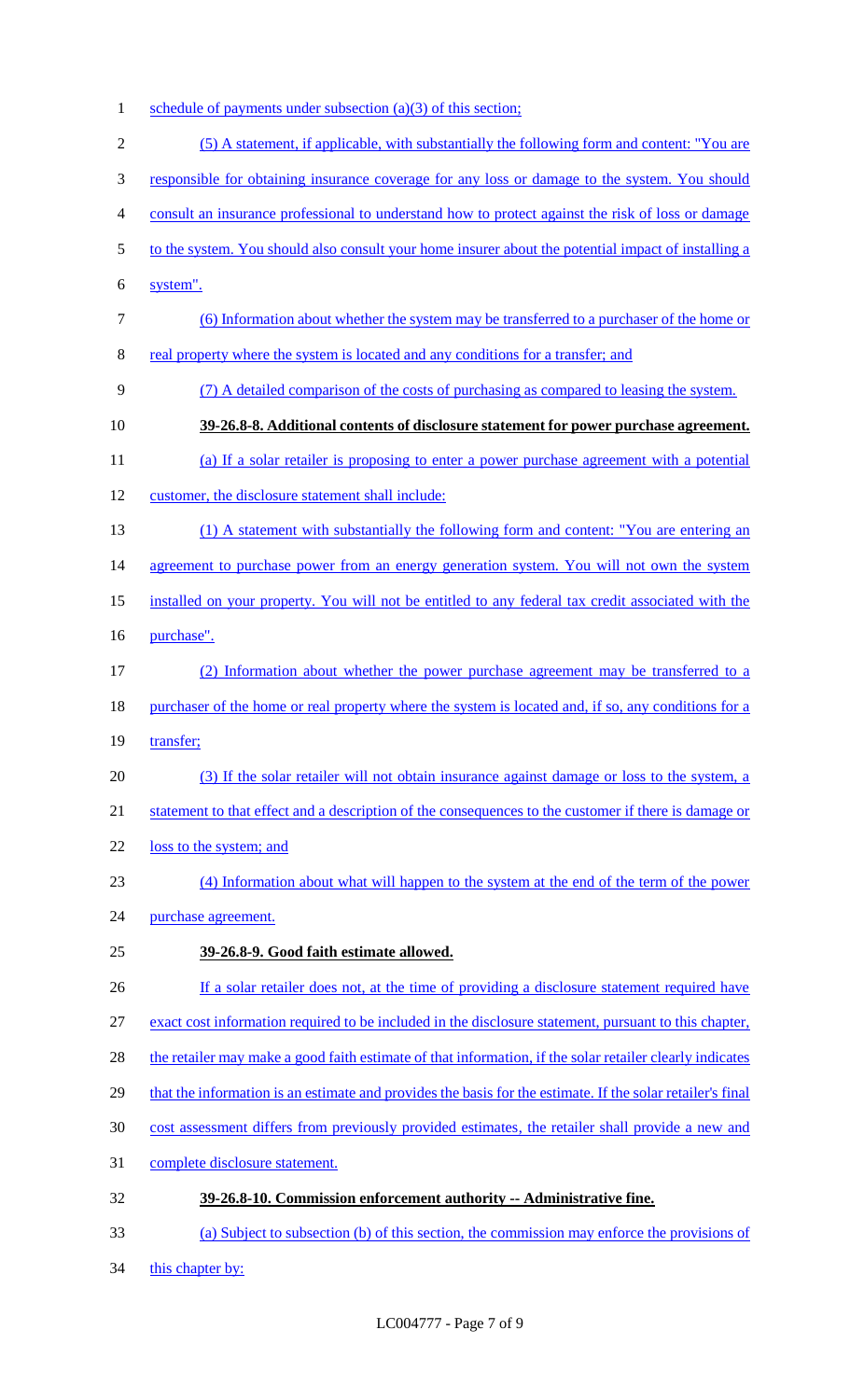- 1 (1) Conducting an investigation into an alleged violation of this chapter; 2 (2) Issuing a cease and desist order against a further violation of this chapter; and 3 (3) Imposing an administrative fine of no more than two thousand five hundred dollars 4 (\$2,500) per solar agreement on a solar retailer that: 5 (i) Materially fails to comply with the disclosure requirements of this chapter; or 6 (ii) Violates any other provision of this chapter, if the commission finds that the violation 7 is a willful or intentional attempt to mislead or deceive a customer. 8 (b) The commission may not commence any enforcement action under this section more 9 than four (4) years after the date of execution of the solar agreement with respect to which a 10 violation is alleged to have occurred. 11 (c) The commission shall distribute an administrative fine collected under subsection (a)(3) 12 of this section to a customer adversely affected by the solar retailer's failure or violation resulting 13 in a fine under subsection (a)(3) of this section, after the commission has conducted an 14 administrative proceeding resulting in a determination of the appropriateness and amount of any 15 distribution to a customer. 16 (d) Nothing in this chapter may be construed to affect a remedy a customer has independent 17 of this chapter; or the commission's ability or authority to enforce any other law or regulation. 18 **39-26.8-11. Rules and regulations.** 19 The commission may promulgate such rules and regulations as are necessary and proper to 20 carry out the provisions of this chapter.
- 21 SECTION 2. This act shall take effect upon passage and shall apply to solar agreements
- 22 entered into on or after September 1, 2022.

======== LC004777 ========